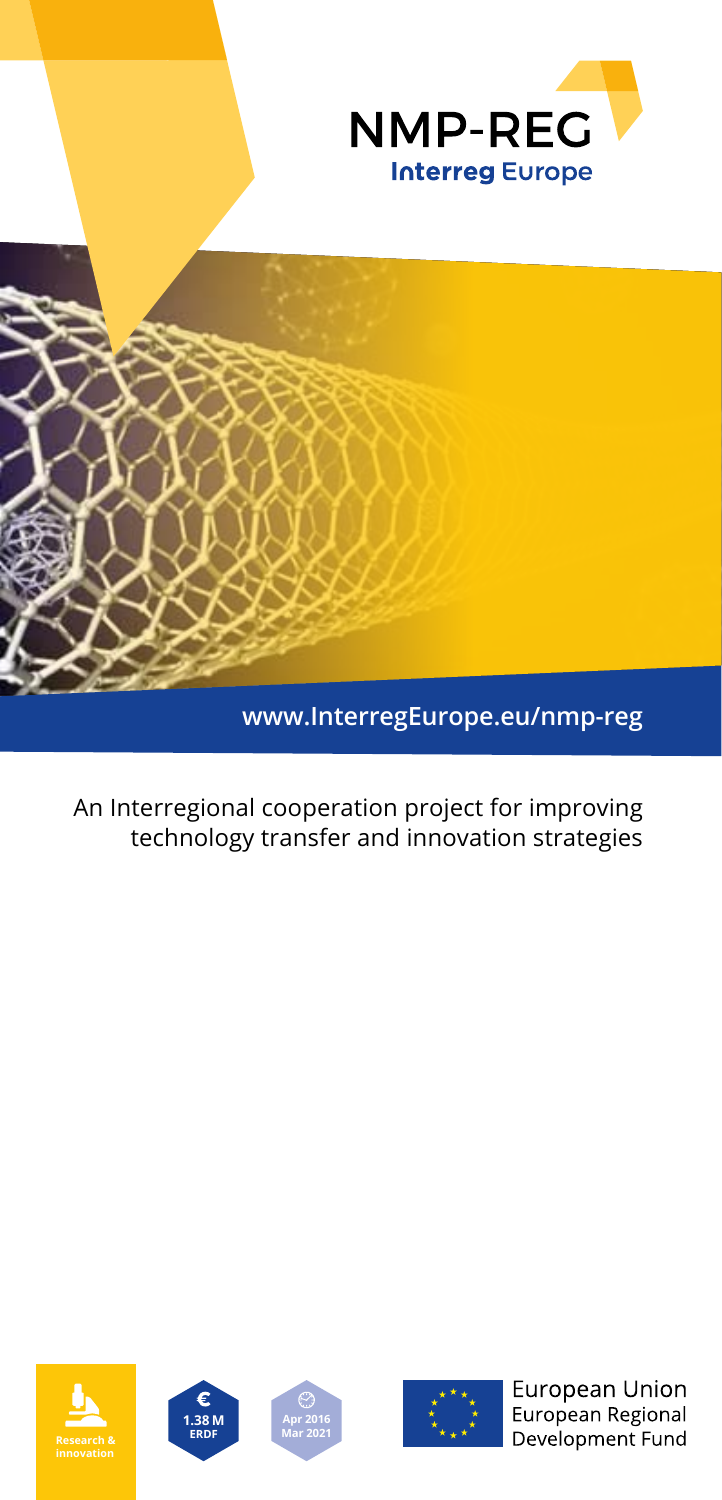# **NMP-REG**: Delivering **N**ano **M**aterials and **P**roduction to

**Nanotechnologies, new materials and production technologies (NMP) are cornerstones of EU policy for innovation and advanced manufacturing.** NMP are regarded as key enabling technologies (KET) that have the potential to reverse negative growth trends in manufacturing, foster growth and create jobs. Although Europe strongly invests in NMP research and development, only part of the research output has led to innovations in industry. Therefore, the common challenge is to ensure that actors from the entire value chain cooperate to deliver advanced knowledge and technologies to the manufacturing sector, with subsequent benefits for regional growth.

#### **Project Objectives**

The Interreg Europe project NMP-REG groups 7 partners from 5 European regions to strengthen technology transfer from NMP research and development to innovative products by drafting policy recommendations and implementing regional action plans.

NMP-REG focuses on policy actions facilitating technology valorisation in the manufacturing sector using coordinated action from key players

- to promote Interregional learning and subsequent capacity building on regional challenges and good practices related to policy instruments in the field of NMP;
- to foster networking at European level, including sharing of NMP-REG action plan guidelines and building a highly active network for sustainable exchange of knowledge within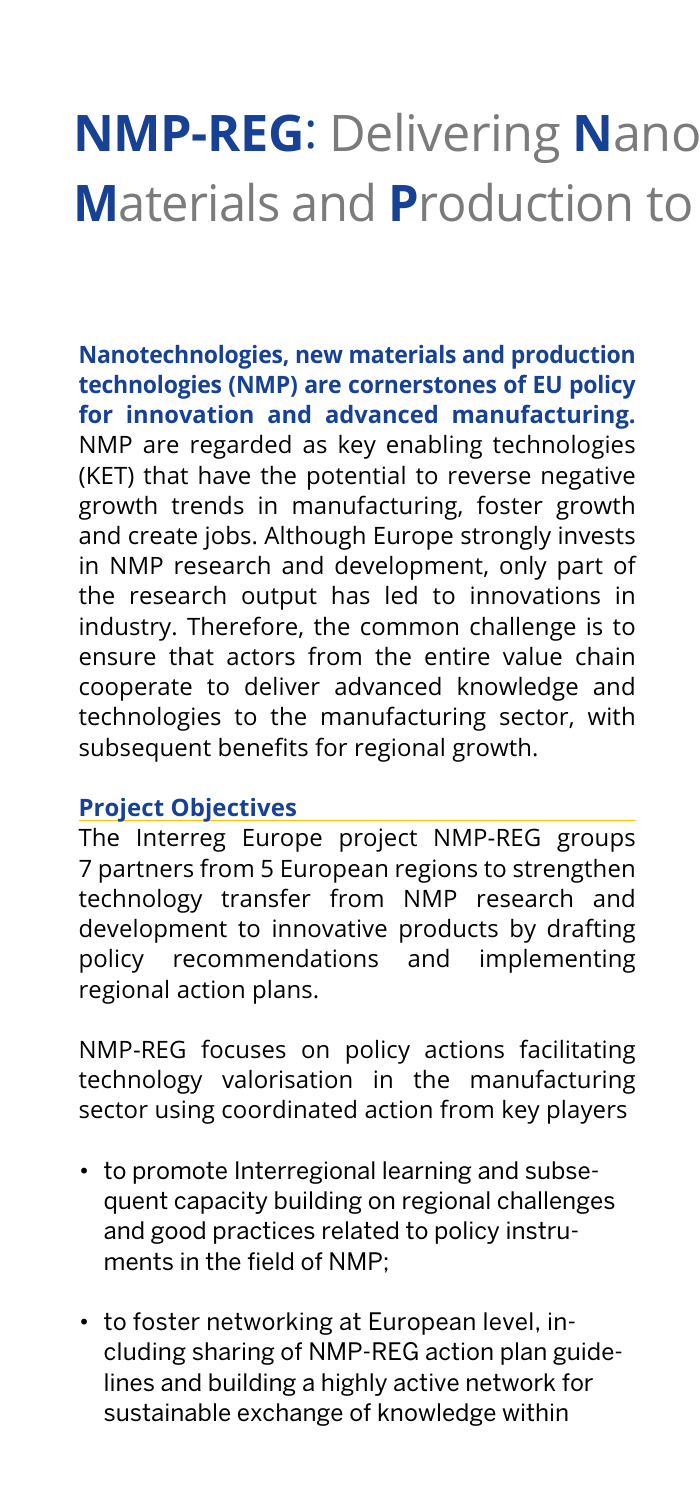# technologies, advanced **REG**ional manufacturing

administrative authorities, institutions and companies in the European Union;

• in the medium to long term, to create regional systems that can support the manufacturing sector in applying NMP research, create jobs, and promote a market for new products.

# Get

If YOU **represent** a

- State/Regional/Local authority
- Technology network, Business cluster and/or Support structure
- • Business incubator
- Company/Enterprise
- • Research and development centre
- Industry association
- • Chamber of commerce
- Research and Technology Organisation (RTO)
- Banking and finance institution
- • Venture capital company and/or Private equity fund

then become an active part of the NMP-REG project and help shape the future of Europe's high-tech infrastructure with your experience and expertise!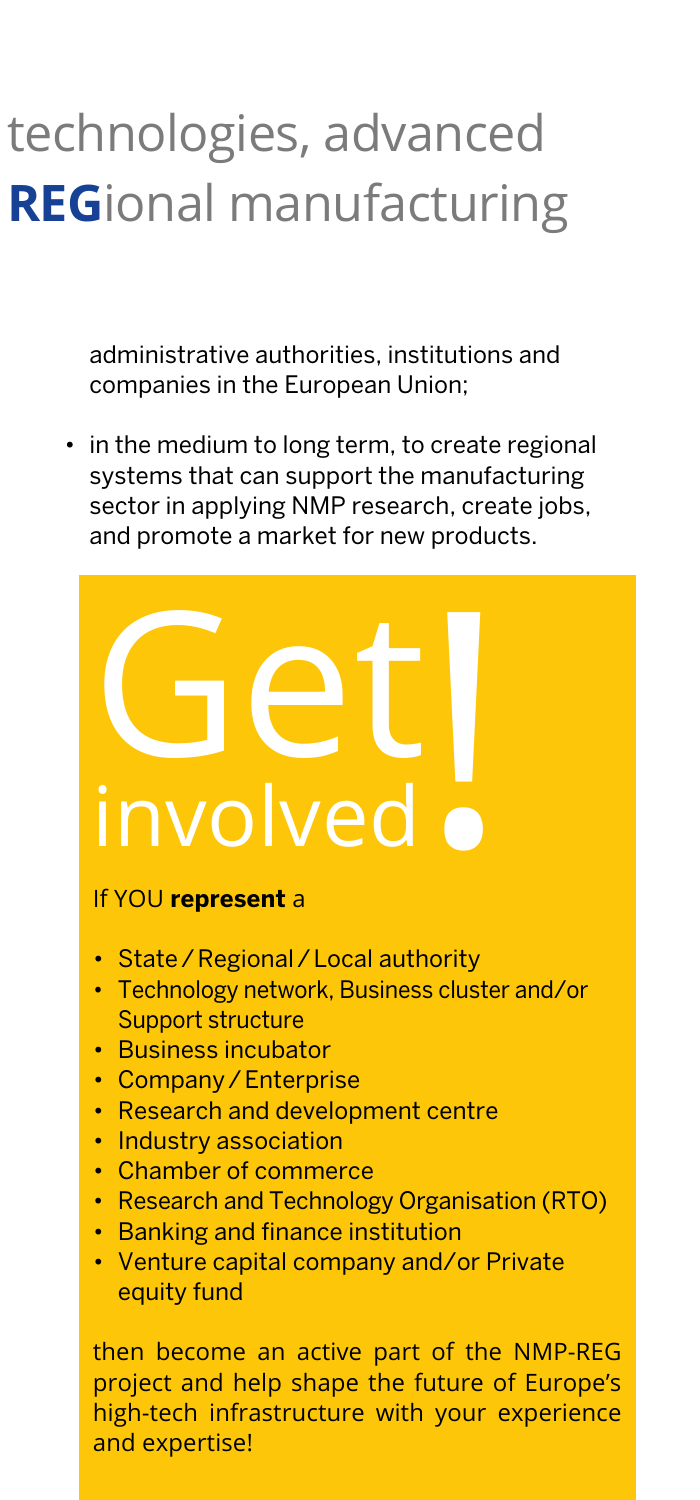## **Coordinated actions** for i **innovation strategies**.

#### **Approach**

NMP-REG will exchange experiences and good practices in a context of Interregional activities, communication and stakeholder engagement. Partners develop action plans that result in: improved policy instruments, more and better targeted funding, with leverage effect in mobilising private funding; new or improved models for technology valorisation based on cooperation across the regional innovation chain.

#### **All regional innovation players will benefit!**

NMP-REG works towards a medium/long-term impact of creating a regional innovation ecosystem that can support the manufacturing sector to generate new products and services based on NMP; create places of work; promote a market for improved and cost efficient products.

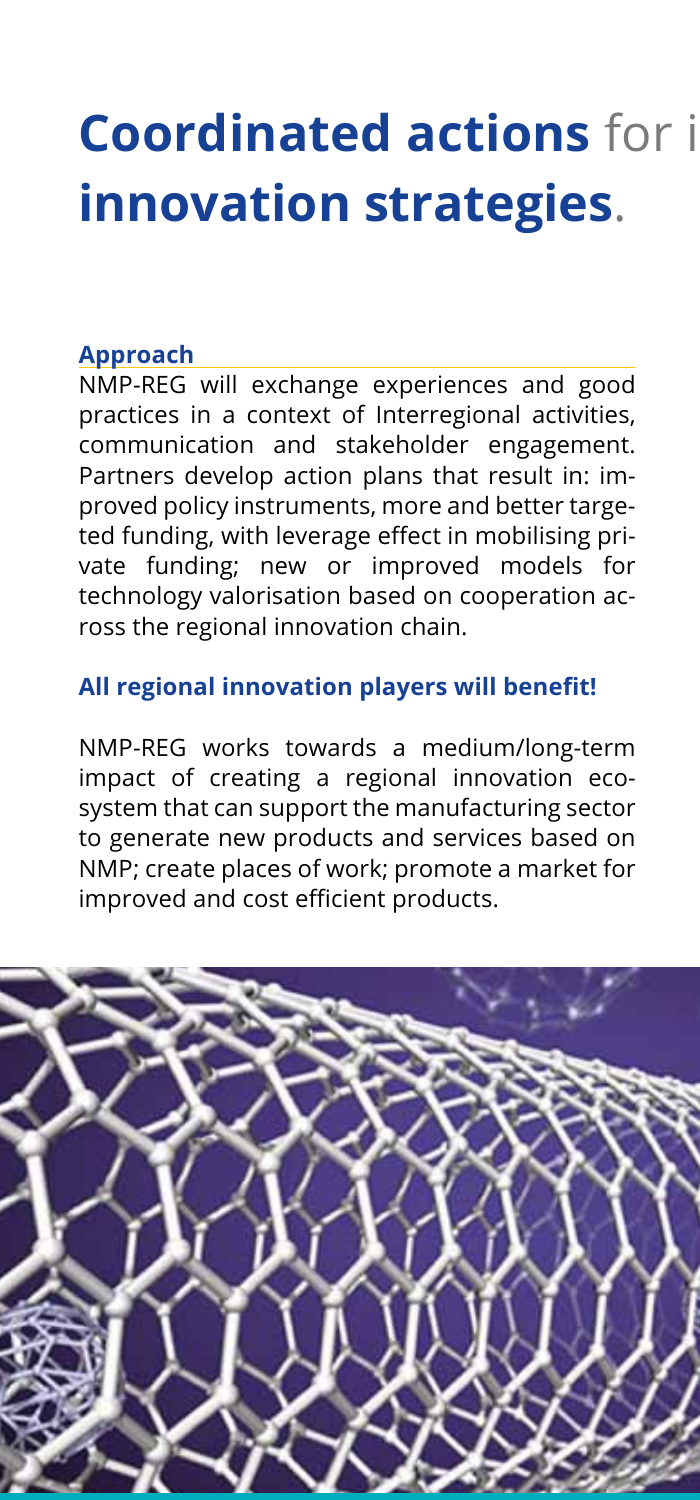## **Coordinated actions** for improving **regional**

#### **Project Road Map Phase 1 – Sharing Solutions and Development of Action Plans**

(04.2016 to 03.2019)

- Exchange of experience on challenges, needs, current strategies and good practices.
- In-depth analysis of good practices and their potential for transfer.
- Development of action plans.
- Drafting of recommendations for regional policy action.

#### **Phase 2 – Implementation and Monitoring** (04.2019 to 03.2021)

- Implementation and monitoring of regional action plans.
- • Finalising the monitoring activities and summarising the results.

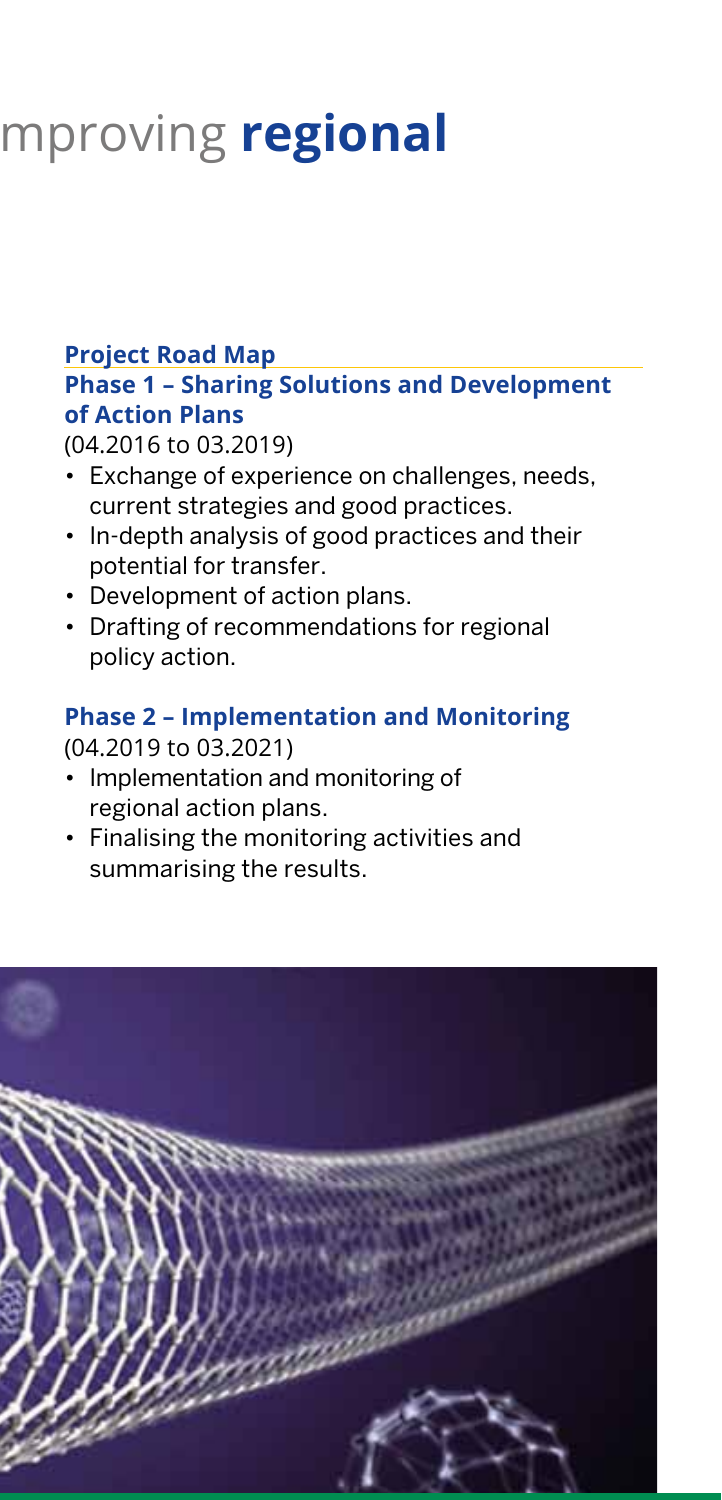## **Seven partners** identifying in **five European regions**.

**1 Tuscany (Italy)**



Agency for the development of the Empolese Valdelsa

#### **2 North Rhine-Westphalia (Germany)**



Cluster NanoMicroMaterials-Photonics.NRW c/o NMWP Management GmbH

**3 Flanders (Belgium)**



Flanders Innovation & Entrepreneurship

**4 Regio Norte (Portugal)**



International Iberian Nanotechnology Laboratory



North Regional Coordination and Development Commission

**4**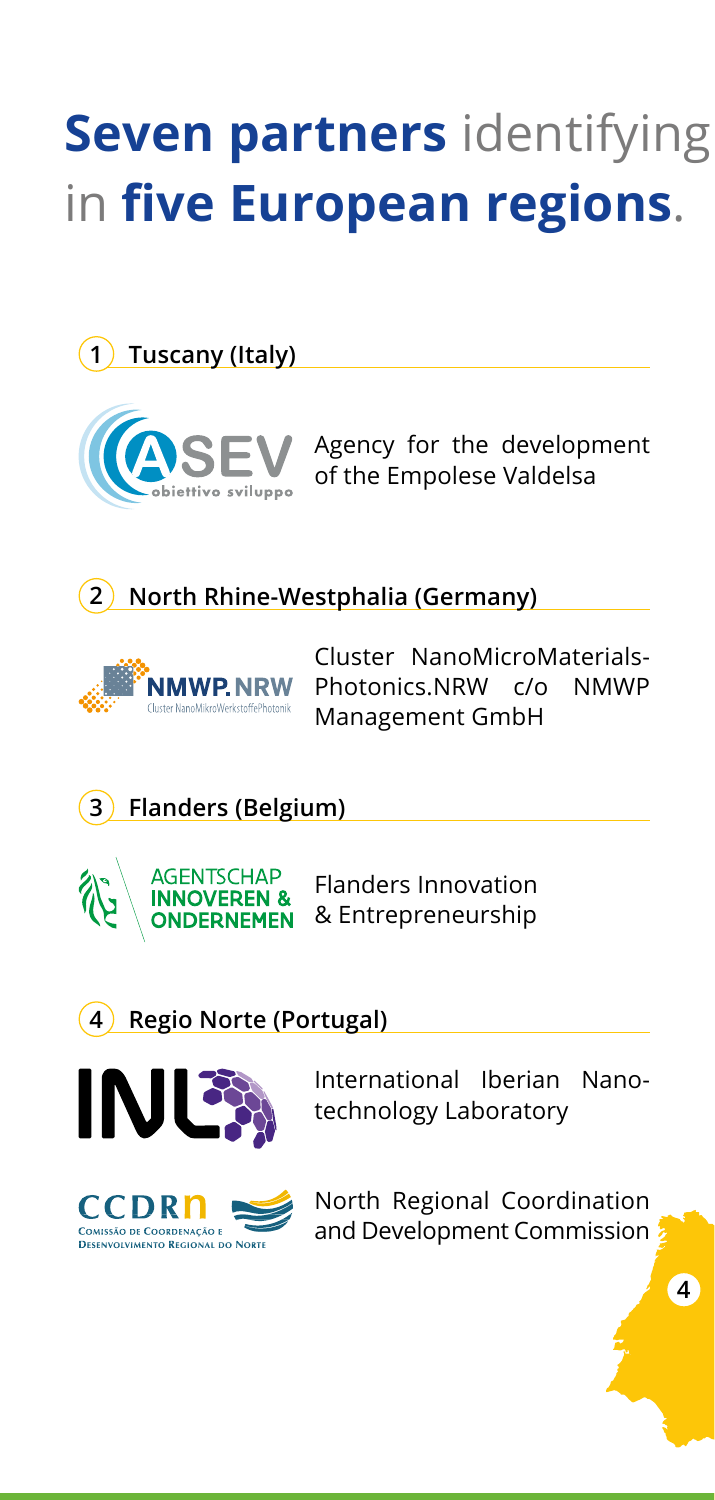## good practices

#### **5 Bucuresti-Ilfov (Romania)**

Executive Agency for Higher uefiscti Education, Research, Deve-<br>lopment and Innovation Innovation Funding University Politehnica of Bucharest**<sup>2</sup> <sup>3</sup> 5 1**